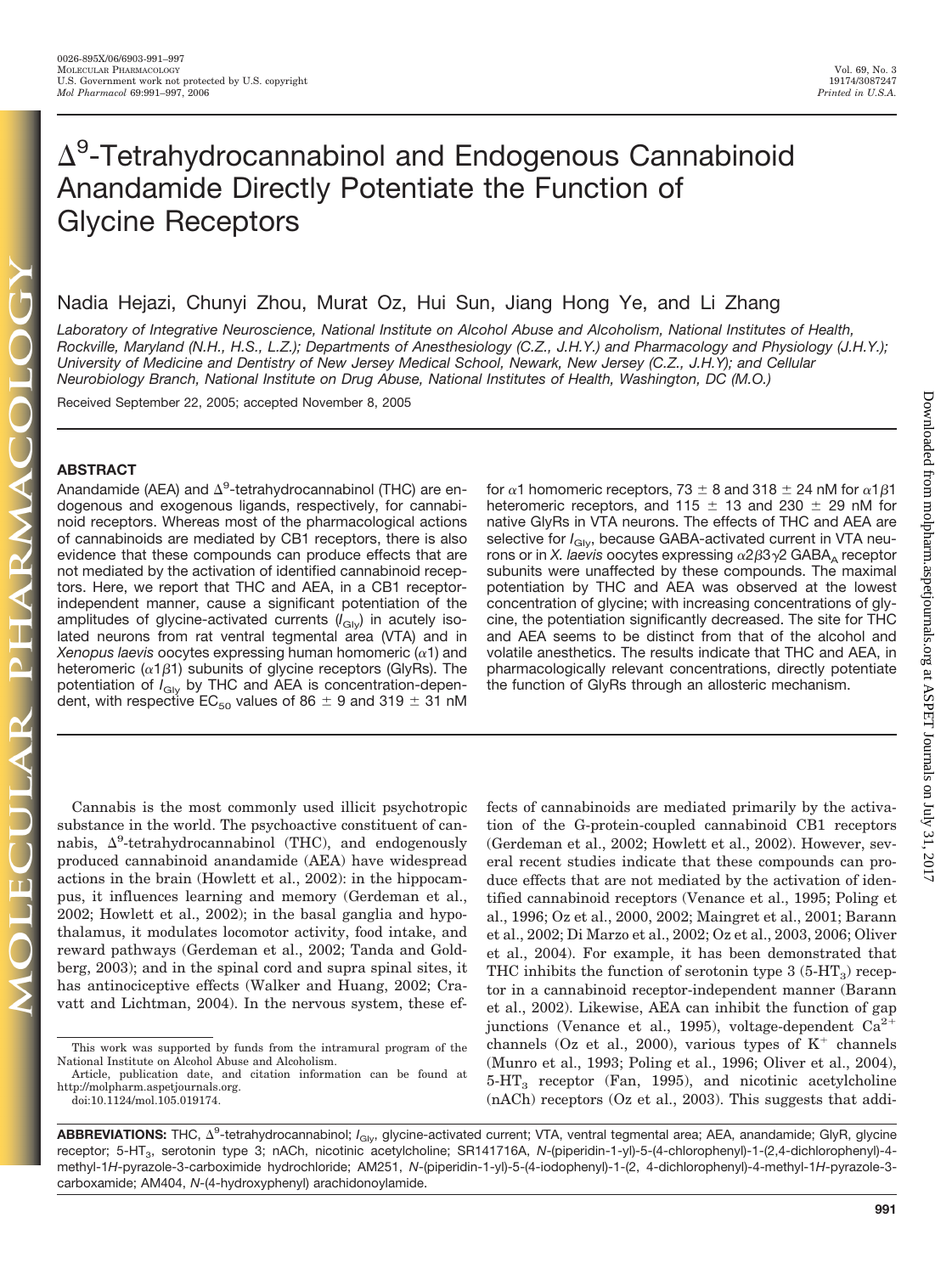tional molecular targets for cannabinoids exist in the central nervous system and that these targets may represent important sites for cannabinoids to alter neuronal function.

The glycine receptors (GlyRs) belong to the cys-loop superfamily, which comprises both cationic receptors such as  $nA$ Ch and  $5-HT<sub>3</sub>$  receptors and anionic receptors such as GABA type A  $(GABA_A)$  GlyRs (Lester et al., 2004; Lynch, 2004). The GlyR consists of  $\alpha$  and  $\beta$  subunits, which combine to form a pentameric receptor complex. Whereas the  $\alpha$ 1 subunit is expressed mainly in the spinal cord, the  $\alpha$ 2 subunit was found in several brain regions, including layer VI of the cerebral cortex, hippocampus, and ventral tegmental areas (VTA) (Betz et al., 1999). The anatomical locations of GlyRs and the potential involvement of GlyRs in pain transmission (Betz et al., 1999; Lynch, 2004) and dopamine release from VTA neurons (Molander and Soderpalm, 2005a,b) suggest that these receptors can play a role in analgesia and drug addiction.

To date, although direct effects of THC and AEA have been demonstrated on cationic (nACh and  $5-HT_3$ ) receptors (Fan, 1995; Barann et al., 2002; Oz et al., 2002, 2003), such an interaction between these cannabinoids and anionic  $(GABA_A)$ and glycine) receptors has not been described. Here, we report that THC and AEA in pharmacologically relevant concentrations directly potentiate the function of native GlyRs in rat VTA neurons and recombinant human GlyRs expressed in *Xenopus laevis* oocytes.

#### **Materials and Methods**

**Site-Directed Mutagenesis.** Point mutations of a cloned human glycine  $\alpha$ 1 subunit were introduced using a QuikChange site-directed mutagenesis kit (Stratagene, La Jolla, CA). The authenticity of the DNA sequence through the mutation sites was confirmed by double-strand DNA sequencing using an ABI Prism 377 Automatic DNA Sequencer (Applied Biosystems, Foster City, CA).

**Preparation of cRNAs and Expression of Receptors.** cRNAs were synthesized in vitro from linearized template cDNAs with a mMESSAGE mMACHINE RNA transcription kit (Ambion, Austin, TX). The quality and sizes of synthesized cRNAs were confirmed by denatured RNA agarose gels. Mature female *X. laevis* frogs were anesthetized by submersion in 0.2% 3-aminobenzoic acid ethyl ester (Sigma, St. Louis MO), and oocytes were surgically excised. Oocytes were separated, and the follicular cell layer was removed by treatment with type I collagenase (Boehringer Mannheim, Indianapolis, IN) for 2 h at room temperature. Each oocyte was injected with 20 ng of cRNA in 20 nl of diethylpyrocarbonate-treated water and was incubated at 19°C in modified Barth's solution: 88 mM NaCl, 1 mM KCl, 2.4 mM NaHCO<sub>3</sub>, 2.0 mM CaCl<sub>2</sub>, 0.8 mM MgSO<sub>4</sub>, and 10 mM HEPES, pH 7.4.

**Recording from** *X. laevis* **Oocytes.** After incubation for 2 to 5 days, oocytes were studied at room temperature  $(20-22^{\circ}\text{C})$  in a  $90-\mu\text{I}$ chamber. The oocytes were superfused with modified Barth's solution at a rate of 6 ml/min. Agonists and chemical agents were diluted in the bath solution and applied to the oocytes for a specified time using a solenoid valve controlled superfusion system. Agonists and other chemical agents were diluted either directly in the bath solution or dissolved in ethanol before dilution. The final ethanol concentration was less than 0.7 mM. Membrane currents were recorded by two-electrode voltage clamp at a holding potential of  $-70$  mV using a Gene Clamp 500 amplifier (Axon Instruments Inc., Burlingame, CA). The recording microelectrodes were filled with 3 M KCl and had electrical resistances of 0.5 to 3.0 M $\Omega$ . Data were routinely recorded on a chart recorder (Gould 2300S; Gould Inc., Cleveland, OH). Average values are expressed as means  $\pm$  S.E.

**Neuron Dissociation.** Neurons were freshly isolated from the VTA of Sprague-Dawley rats aged between 4 and 15 postnatal days. The VTA neurons were prepared as described previously (Ye et al., 2005). In brief, rats were decapitated, and the midbrain was isolated and transversely sliced (400  $\mu$ m) with a Vibroslice (Campden Instruments, Leicester, UK) or a VF-100 slicer (Precisionary Instruments, Greenville, NC) while kept in ice-cold artificial cerebrospinal fluid saturated with  $95\%$  O<sub>2</sub>/5% CO<sub>2</sub> containing 126 mM NaCl, 1.6 mM KCl,  $1.25$  mM  $NaH_2PO_4$ ,  $1.5$  mM  $MgCl_2$ ,  $2$  mM  $CaCl_2$ ,  $25$  mM NaHCO<sub>3</sub>, and 10 mM glucose. Slices were transferred to the standard external solution (see below for components) saturated with  $O<sub>2</sub>$ containing 1 mg pronase/6 ml and incubated (31°C) for 20 min. After an additional 20-min incubation in 1 mg thermolysin/6 ml, the VTA was identified under a dissecting microscope as the region medial to the accessory optic tract and lateral to the fasciculus retroflexus. Micropunches of the VTA were isolated and transferred to a 35-mm culture dish. Mild trituration of these tissue punches through heatpolished pipettes of progressively smaller-tip diameters dissociated single neurons. Isolated neurons attached to the bottom of the culture dish and were ready for electrophysiological experiments 20 min after the trituration.

**Electrophysiological Recording.** Whole-cell patch-clamp techniques were used to record electrical activity with an Axopatch 200B amplifier, a Digidata 1320A analog-to-digital converter, and Clampex 9 (all from Axon Instruments). Data were sampled at 5 kHz and filtered at 1 kHz. All currents were recorded with standard external solution containing 140 mM NaCl, 5 mM KCl, 1.0 mM  $MgCl<sub>2</sub>$ , 2.0 mM CaCl<sub>2</sub>, 10 mM HEPES, and 10 mM glucose. The pH was adjusted to 7.4 with 1 N NaOH. The junction potential between the pipette and the bath solutions was nullified just before gigaseal formation. The patch electrodes had a resistance of 3 to 5  $\text{M}\Omega$ , when filled with the following:  $140 \text{ mM } CsCl$ ,  $2 \text{ mM } MgCl$ <sub>2</sub>,  $1 \text{ mM } EGTA$ ,  $0.1 \text{ mM } \text{CaCl}_2$ ,  $10 \text{ mM } \text{HEPES}$ ,  $2 \text{ mM } \text{Mg-ATP}$ , and  $0.1 \text{ mM } \text{GTP}$ , the pH was adjusted to 7.2 with KOH, and the osmolarity was adjusted to 280 to 300 mOsm with sucrose. All recordings were performed at room temperature (22–24°C).

**Data Analysis.** Statistical analysis of concentration-response data were performed with the use of the nonlinear curve-fitting program ALLFIT. Data were fitted to the logistic equation *Y*  $\{ (E_{\text{max}} - E_{\text{min}}) / [1 + (X/\text{EC}_{50})^{n_{\text{H}}}]\} + E_{\text{min}}$ , where *X* and *Y* are concentration and response, respectively;  $E_{\text{max}}$  and  $E_{\text{min}}$  are the maximal and minimal responses, respectively,  $EC_{50}$  is the half-maximal concentration; and  $n_H$  is the slope (apparent Hill coefficient). Data were statistically compared by the paired *t* test or analysis of variance, as noted. Average values are expressed as mean  $\pm$  S.E.

**Chemicals and Application.** Most of the chemicals, including glycine and GABA, were from Sigma. Solutions were prepared on the day of the experiment and applied to neurons using a "Y- tube" perfusion system (Ye et al., 2005). A perfusion pipette with a diameter of 50  $\mu$ m was placed 50 to 100  $\mu$ m away from the neuron. With this perfusion system, solutions in the vicinity of a neuron can be completely exchanged within 20 ms without a loss of mechanical stability.

#### **Results**

Although the  $\alpha$  subunit alone is sufficient to form a homomeric functional channel, native GlyRs are believed to consist of both  $\alpha$  and  $\beta$  subunits (Lynch, 2004). In this regard, we expressed both homomeric  $(\alpha 1)$  subunit alone) and heteromeric  $(\alpha 1$  with  $\beta 1$  subunits) GlyRs in *X. laevis* oocytes. The  $\text{EC}_{50}$  and slope values for glycine were 85  $\pm$  8  $\mu\text{M}$  and 1.2  $\pm$ 0.3 for the  $\alpha$ 1 homomeric receptors and 141  $\pm$  18  $\mu$ M and  $1.1 \pm 0.2$  for the  $\alpha$ 1 $\beta$ 1 heteromeric receptors, respectively. Consistent with previous observations (Betz et al., 1999; Lynch, 2004), the heteromeric GlyRs were less sensitive to picrotoxin, a chloride-channel blocker. Picrotoxin at 100  $\mu$ M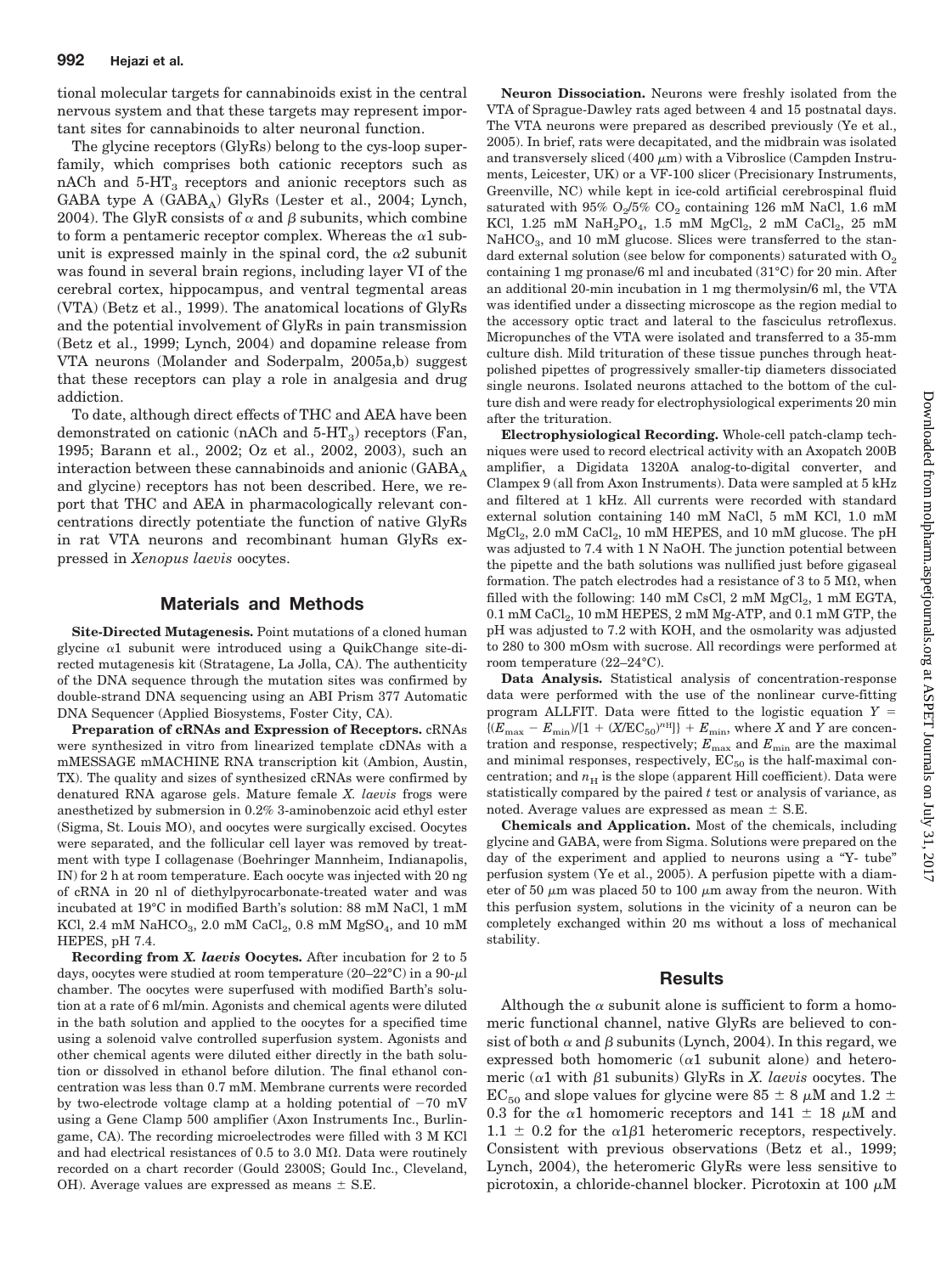inhibited 75  $\pm$  3% of  $I_{\rm{Gly}}$  activated by glycine at  $\rm{EC_{50}}$  values in cells expressing the  $\alpha 1$  homomers and  $25 \pm 2 \%$  of  $I_\text{Gly}$ activated by glycine at  $EC_{50}$  values in cells expressing the  $\alpha$ 1 $\beta$ 1 heteromers.

Application of AEA (300 nM) or THC (300 nM) for 15 s did not alter baseline holding currents in oocytes expressing homomeric or heteromeric GlyRs, suggesting that, under control conditions, these compounds do not alter endogenously expressed ionic conductances in oocytes, and they do not have an agonistic activity on GlyRs. In the first series of experiments, we have investigated the effects of THC (300 nM) or AEA (300 nM) on glycine-activated currents  $(I_{\text{Gly}})$ . The peak amplitudes of currents activated by 3  $\mu$ M glycine were markedly increased when glycine was coapplied with THC or AEA in oocytes expressing  $\alpha$ 1 homomers (Fig. 1A) and  $\alpha$ 1 $\beta$ 1 heteromers (Fig. 1B). In the continued presence of glycine,  $I_{\text{Gly}}$  reached steady-state levels after the peak amplitude (Fig. 1C). During this plateau phase, the addition of THC or AEA increased the amplitudes of  $I_{\text{Gly}}$  in oocytes expressing homomeric and heteromeric GlyRs (Fig. 1, C and D). Both THC and AEA increased the amplitude of  $I_{\text{Gly}}$  in a reversible and concentration-dependent manner. The  $EC_{50}$ values for THC and AEA were  $86 \pm 9$  and  $319 \pm 31$  nM, respectively, for the  $\alpha 1$  homomers (Fig. 2A) and 73  $\pm$  8 and  $318 \pm 24$  nM, respectively, for the  $\alpha$ 1 $\beta$ 1 heteromers (Fig. 2B).

To exclude the possibility that the THC and AEA-induced potentiation of GlyRs was mediated by CB1 receptors, we tested the effects of the CB1 receptor antagonist SR141716A on the THC and AEA potentiation of GlyR-mediated currents (Fig. 3). In cells expressing  $\alpha$ 1 homomeric GlyRs, applications of SR141716A alone at 1  $\mu$ M did not significantly alter the amplitude of  $I_{\text{Gly}}$  induced by 3  $\mu$ M glycine (5  $\pm$  7% of control;  $P > 0.1$ , unpaired *t* test,  $n = 5$ ). Likewise, the pretreatment with SR141716A at 1  $\mu$ M did not significantly alter the AEA- and THC-induced potentiation of  $I_{\text{Gly}}$  in cells expressing  $\alpha$ 1 homomeric GlyRs (Fig. 3;  $P > 0.1$ , unpaired *t* test,  $n = 5$ ). In addition, we tested the effect of AM404, an anandamide membrane transport inhibitor, on the THC and AEA potentiation of  $I_{\text{Gly}}$ . Application of 1  $\mu$ M AM404 did not



**Fig. 1.** THC and AEA potentiation of human recombinant GlyRs. A, trace records showing THC and AEA (300 nM) enhancement of amplitude of currents activated by 3  $\mu$ M glycine in oocytes expressing the  $\alpha$ 1 subunits. B, trace records showing THC and AEA (300 nM) enhancement of amplitude of currents activated by  $5 \mu M$  glycine in oocytes expressing the  $\alpha$ 1 $\beta$ 1 subunits. C, trace records showing THC and AEA (300 nM) enhancement of amplitude of steady-state current activated by  $3 \mu M$  glycine in oocytes expressing the  $\alpha$ 1 subunits. D, trace records showing THC and AEA (300 nM) enhancement of steady state of currents activated by  $5 \mu M$ glycine in oocytes expressing the  $\alpha$ 1 $\beta$ 1 subunits. The open bar on the top of each record indicates the time of glycine application.

significantly affect the magnitude of THC- and AEA-induced potentiating effects on  $I_{\text{Gly}}$ .

We next examined whether THC and AEA could potentiate  $I_{\text{Gly}}$  in acutely dissociated rat VTA neurons. As demonstrated in Fig. 4A, SR141716A at 1  $\mu$ M alone did not change the holding current of VTA neurons, nor did it alter the amplitude of currents activated by 5  $\mu$ M glycine. After 15-s preincubation with SR141716A, 300 nM THC continued to potentiate  $I_{\text{Gly}}$  induced by 5  $\mu$ M glycine (Fig. 4B). THC-induced potentiation was fully reversible upon cessation of THC application and remained unaltered in the absence  $(60 \pm 15\%)$ and presence of 1  $\mu$ M SR141716A (53  $\pm$  14%; *n* = 5, *P* = 0.38). These results indicate that THC-induced potentiation of  $I_{\text{Gly}}$  is independent of CB1 receptors. AEA at 300 nM also increased  $I_{\text{Gly}}$  of a VTA neuron pretreated with SR141716A



**Fig. 2.** The concentration-response curves of THC and AEA potentiation of the  $\alpha$ 1 and  $\alpha$ 1 $\beta$ 1 subunits. A and B, graph plotting the average percentage of potentiation by THC and AEA as a function of THC and AEA concentration. Each data point represents the average of 5 to 10 oocytes. The curves shown are the best fits of the data using the Hill equation described under *Materials and Methods*. Error bars not visible are smaller than the size of the symbols.



**Fig. 3.** Effects of SR141716A and AM404 on THC and AEA potentiation of  $I_{\text{Glv}}$ . The solid bar graphs shown plot the average percentage of potentiation by 300 nM AEA and THC of  $I_{\text{Gly}}$  activated by 3  $\mu$ M glycine in the presence and absence of 1  $\mu$ M SR141716A. The oocytes expressing the  $\alpha$ 1 subunits were preincubated with SR141716A or AM404 for 15 s before exposure to a mixture of THC plus glycine or AEA plus glycine. Each data point represents mean  $\pm$  S.E. of five to nine oocytes.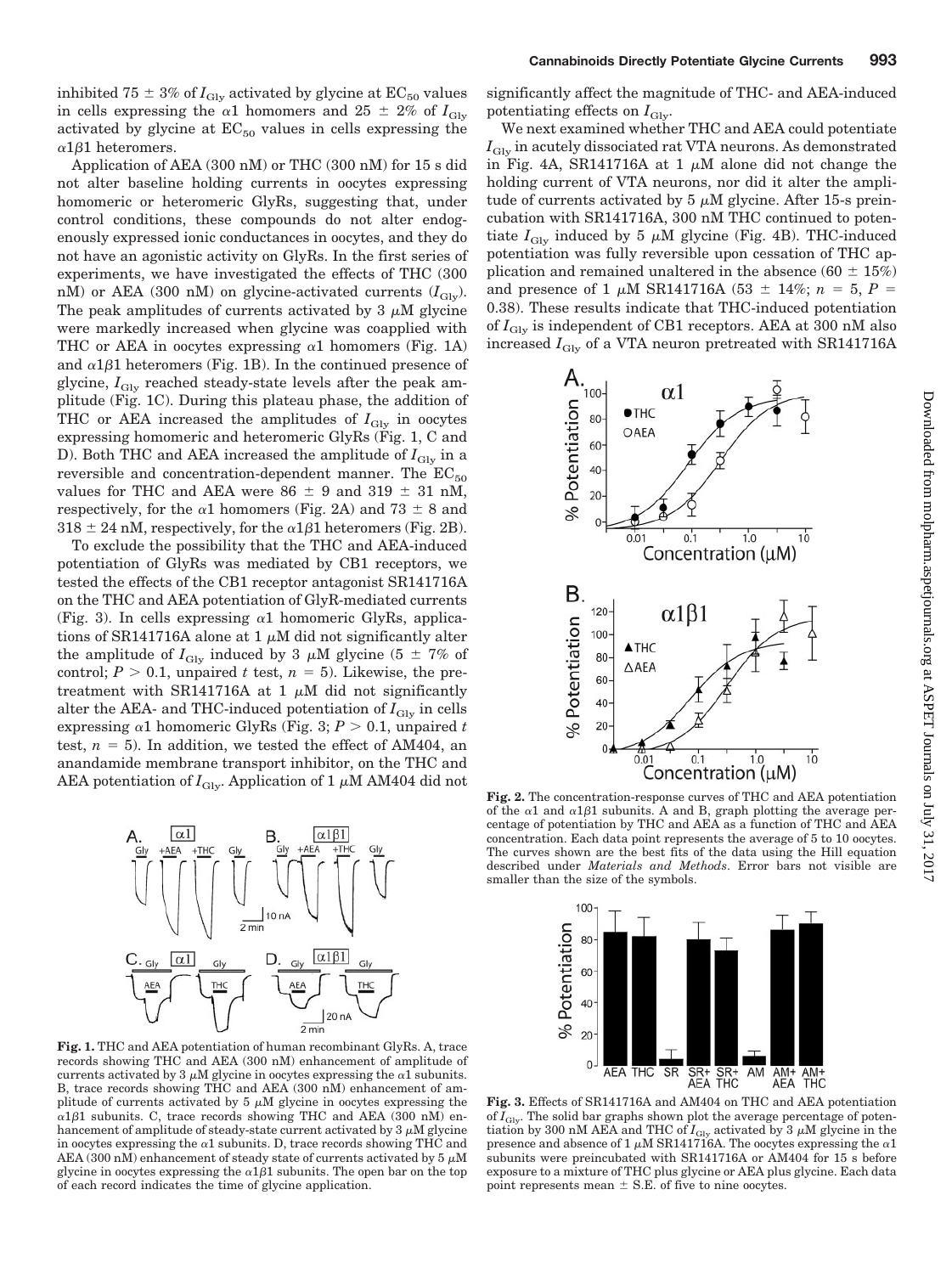(Fig. 4C). The magnitude of the AEA-induced potentiation of  $I_{\text{Gly}}$  was similar in the absence and presence of SR141716A  $(17 \pm 8 \text{ vs. } 20 \pm 4\%, n = 4{-}8, P = 0.13)$ . Both THC and AEA potentiated  $I_{\text{Gly}}$  in a concentration-dependent manner over a concentration range of 10 to 3000 nM (Fig. 4D). However, THC was more potent than AEA to potentiate  $I_{\text{Gly}}$ . The  $EC_{50}$ values for THC and AEA potentiation were  $115 \pm 13$  and  $230 \pm 29$  nM, respectively. The maximal potentiation by THC and AEA were 55  $\pm$  5 and 20  $\pm$  4%, respectively. These values are significantly different ( $n = 5-6$ ,  $P < 0.001$ ).

GABAA receptors are the major inhibitory neurotransmitter-gated ion channels in the brain, and they are functionally and structurally similar to GlyRs (Lynch, 2004). For this reason, we next investigated whether THC could also modulate GABA<sub>A</sub> receptor function. Neither THC nor AEA at 300 nM significantly altered the amplitude of currents activated by 3  $\mu$ M GABA in *X. laevis* oocytes expressing  $\alpha$ 2 $\beta$ 3 $\gamma$ 2 subunits of  $GABA_A$  receptor (Fig. 5A). We also observed that THC at 300 nM did not affect currents activated by various submaximal concentrations of GABA  $I_{\text{GABA}}$  in isolated VTA neurons (Fig. 5B). In the presence of THC, the magnitudes of GABA-activated currents were 97  $\pm$  2% of control at 1  $\mu$ M GABA ( $n = 3$ ), 99  $\pm$  2% of control at 3  $\mu$ M GABA ( $n = 5$ ), 97  $\pm$  $2\%$  of control at 10  $\mu$ M GABA ( $n=4$ ), and 98  $\pm$  2% of control at 30  $\mu$ M GABA ( $n = 4$ ). These values are not significantly different  $(P > 0.1)$ .

Next, we examined the effects of increasing glycine concentration on the THC and AEA potentiation of  $I_{\text{Glv}}$ . In *X. laevis* 



**Fig. 4.** THC and AEA potentiation of glycine-activated current in isolated VTA neurons. A, membrane currents recorded after  $1 \mu M$  SR141716A (SR) application (left) after 5  $\mu$ M glycine was applied alone and after coapplication of SR and glycine. B,  $I_{\text{Gly}}$  (induced by 5  $\mu$ M glycine) recorded before (left), during (middle), and after (right) the application of 300 nM THC in the presence of 1  $\mu$ M SR. The SR was applied 15 s before the application of the mixture of glycine  $+$  THC  $+$  SR. C,  $I_{\text{Gly}}$  (induced by 5  $\mu$ M glycine) recorded before (left), during (middle), and after (right) the application of 300 nM AEA in the presence of 1  $\mu$ M SR. The SR was applied 15 s before the application of the mixture of glycine  $+ AEA + SR$ . D, concentration-response curves of the THC and AEA potentiation of  $I_{\text{Gly}}$ (activated by 5  $\mu$ M glycine) in the presence of 1  $\mu$ M SR. The error bars not visible are smaller than the size of the symbols.

oocytes expressing the  $\alpha$ 1 GlyR homomers, the magnitude of THC- and AEA-induced potentiation of  $I_{\text{Gly}}$  decreased significantly with increasing concentrations of glycine (Fig. 6A). The magnitudes of potentiation by 300 nM THC and AEA were 76  $\pm$  9 and 48  $\pm$  6% at 3  $\mu$ M glycine, respectively, and  $3 \pm 1$  and  $7 \pm 8\%$  at 30  $\mu$ M glycine, respectively, in *X. laevis* oocytes expressing the  $\alpha$ 1 subunits (Fig. 6B;  $P < 0.01$ , unpaired  $t$  test,  $n = 5$ ). The dependence on agonist concentration was also evident in THC potentiation of  $I_{\text{Gly}}$  in VTA neurons. A fixed concentration of THC (300 nM) was applied with increasing glycine concentrations (from 5 to 30  $\mu$ M). As illustrated in Fig. 6C, whereas the currents induced by  $5 \mu M$ glycine were markedly enhanced by 300 nM THC, the  $I_{\text{Glv}}$ level induced by 30  $\mu$ M glycine remained unchanged in the presence of THC (Fig. 6C). On average, 300 nM THC potentiated  $I_{\text{Gly}}$  induced by 5, 10, and 30  $\mu$ M glycine by 51  $\pm$  5%



**Fig. 5.** THC and AEA do not affect  $I_{\text{GABA}}$ . A, trace records of currents activated by 3  $\mu$ M GABA in the absence and presence of 300 nM THC and AEA in *X. laevis* oocytes expressing the  $\alpha$ 1 subunits. The solid bar on the top of each record indicates the time of drug application. B, traces of currents activated by 3  $\mu$ M GABA in the absence and presence of 300 nM THC in a VTA neuron. The cell was preincubated with 1  $\mu{\rm M}$  SR141716A for 15 s.



**Fig. 6.** Glycine concentration-dependence of THC and AEA potentiation. A, trace records showing THC (300 nM) and AEA (300 nM) enhancement of currents activated by 3 and 30  $\mu$ M glycine in oocytes expressing the  $\alpha$ 1 subunits. B, average potentiation by THC and AEA of  $I_{\text{Gly}}$  activated by various concentrations of glycine in oocytes expressing the  $\alpha$ 1 subunits. Each bar represents the average of four to five oocytes. C, trace records showing THC enhancement of amplitude of currents activated by 5 and 30  $\mu$ M glycine in VTA neurons. D, potentiation by THC of  $I_{\text{Gly}}$  by various concentrations of glycine in VTA neurons. Each bar represents the average of three to five cells.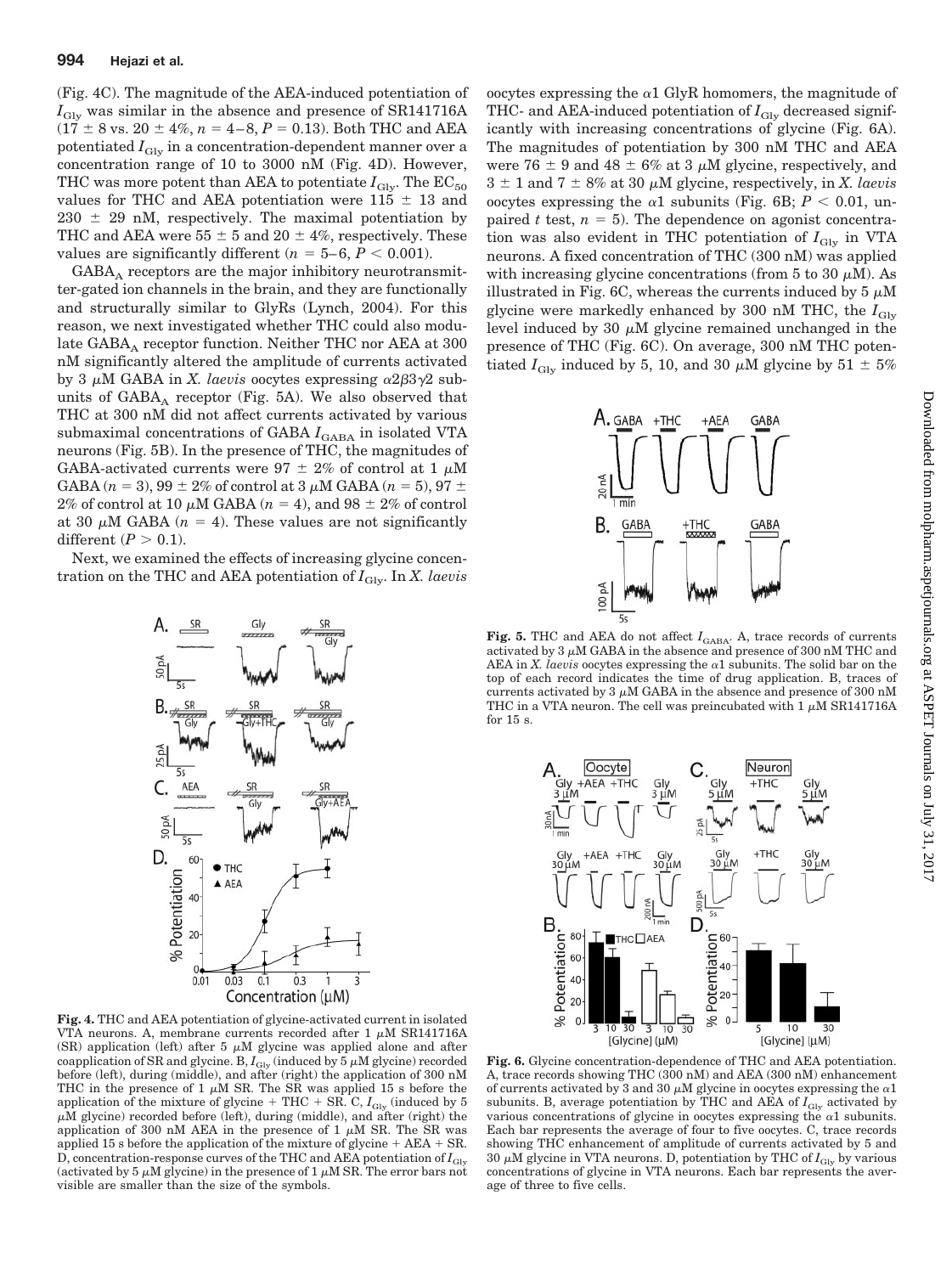$(n = 8, P = 0.001), 42 \pm 13\%$   $(n = 5, P = 0.005),$  and  $11 \pm 10\%$  $(n = 7, P = 0.2)$ , respectively (Fig. 6D).

The above observations have suggested that AEA and THC are likely to directly interact with glycine receptors. Previous studies have identified single amino acid residue at 267 in the transmembrane-2 domain of glycine receptor  $\alpha$  subunits as a distinct site for a variety of volatile anesthetics, *n*alcohols, and commonly abused inhalants (Mihic et al., 1997; Wick et al., 1998). Given that both THC and AEA are hydrophobic substance with massive volume, we proposed that the potentiation of  $I_{\text{Gly}}$  induced by AEA and THC may share a molecular basis similar to that of alcohol/anesthetics. If so, a point mutation at Ser267 should reduce AEA- and THCinduced potentiating effects of  $I_{\text{Gly}}$ . To test this hypothesis, we substituted a serine at 267 with an asparagine (glutamine) and injected cRNA into the oocytes. The S267Q mutation did not significantly alter the receptor's sensitivity to glycine (72  $\pm$  9 versus 85  $\pm$  8  $\mu$ M;  $n = 5, P = 0.5$ ). Consistent with previous reports (Mihic et al., 1997), whereas 100 mM EtOH significantly potentiated  $I_{\text{Gly}}$  by 91% (Fig. 7A), the S267Q mutation completely abolished the potentiating effect induced by 100 mM ethanol (Fig. 7, B and C), respectively (Mihic et al., 1997). However, the S267Q mutation did not significantly alter the potentiation induced by THC and AEA (Fig. 7, B and C;  $n = 5$ ,  $P = 0.2$ ).

## **Discussion**

In this study, we have shown that THC and AEA induced a concentration-dependent potentiation of currents mediated by  $\alpha$ 1 homomeric and  $\alpha$ 1 $\beta$ 1 heteromeric GlyRs expressed in *X. laevis* oocytes or by native GlyRs in acutely isolated VTA neurons. THC seems to be more potent than AEA on both



**Fig. 7.** The S267Q mutation abolished the potentiation by EtOH but not AEA and THC. A, trace records of current activated by  $1 \mu M$  glycine in the presence of AEA (300 nM), THC (300 nM), and EtOH (300 mM) in oocytes expressing the wild-type  $\alpha$ 1 subunits. B, trace records of current activated by  $1 \mu M$  glycine in the presence of THC, AEA, and EtOH in oocytes expressing the mutant S267Q subunits. C, average potentiation by AEA, THC, and EtOH of  $I_{\text{Gly}}$  in oocytes expressing the wild-type and mutant  $\alpha$ 1 subunits. Each bar represents the average of four to five oocytes.

recombinant and native GlyRs. The  $EC_{50}$  values for the effect of THC on heteromeric GlyRs (73 nM) and native GlyRs (115 nM) are in the pharmacological ranges that induce psychotropic and antinociceptive effects in humans. For example, the plasma THC concentration was found to be 162 nM after 1 h of low-dose cannabis smoking (Huestis and Cone, 2004). Likewise, the  $EC_{50}$  values for the AEA potentiation of recombinant and native GlyRs are in the range of 230 to 318 nM, which is comparable with AEA's affinity (89 –300 nM) for CB1 receptor (Howlett et al., 2002).

AEA and THC, at the concentration range used in this study, have been shown to activate native cannabinoid receptors (Howlett et al., 2002). However, earlier studies indicate that the cloned cannabinoid receptors CB1 and CB2 are not expressed in *X. laevis* oocytes (Henry and Chavkin, 1995; Ho et al., 1999; Jin et al., 1999). Furthermore, SR141716A, a CB1 receptor antagonist, did not prevent the AEA or THC potentiation of  $I_{\text{Gly}}$  in both *X. laevis* oocytes and VTA neurons, suggesting that the potentiating effects induced by both THC and AEA are not mediated by CB1 receptors. We did not directly examine the ability of CB2 antagonists to block THC and AEA potentiation of  $I_{\text{Gly}}$  in VTA neurons, because CB2 receptors are not found in the brain (Howlett et al., 2002; Walker and Huang, 2002). Based on our data, we conclude that the ability of AEA and THC to potentiate GlyR-mediated currents does not result from the activation of identified cannabinoid receptors.

Our findings in VTA neurons are consistent with a recent study which reported that GlyR-mediated synaptic currents in hypoglossal motoneurons were potentiated directly by conditions that promote  $Ca^{2+}$ -dependent endocannabinoid production (Diana and Bregestovski, 2005). This result indicates that in native neurons, production of endocannabinoids potentiates the function of GlyRs in a CB1 receptor-independent mechanism. Likewise, another recent study has reported that endogenous cannabinoids modulated  $I_{\text{Gly}}$  in hippocampal neurons through a CB1-independent mechanism (Lozovaya et al., 2005). However, the authors of this article observed that AEA directly produced inhibition rather than potentiation of  $I_{\text{Gly}}$  in the presence of CB1/CB3 receptor antagonists. There are a number of reasons to explain the discrepancy between our and their observations, such as different compositions of glycine receptor subunits and different signal transduction pathways in presynaptic and postsynaptic neurons. In addition, the inhibition of  $I_{\text{Gly}}$ seemed to occur at high concentrations of glycine (100  $\mu$ M) (Lozovaya et al., 2005), whereas THC and AEA potentiation reported in our study only occurred at low concentrations of glycine less than 5  $\mu$ M. Collectively, these findings suggest that, under physiological conditions in which the activation of cannabinoid receptors cause a strong presynaptic inhibition, endocannabinoids can induce dual modulatory effects on neuronal excitability [i.e., presynaptic inhibition of the glycinergic synaptic transmission and the potentiation of postsynaptic (both synaptically and extrasynaptically located) GlyRs].

It is worth mentioning that neurons in the VTA contain vanilloid receptors, which are another possible noncannabinoid site of action for AEA (Di Marzo et al., 2002; Kim et al., 2005). However, it is unlikely that modulation of GlyR by THC and AEA observed in this study is mediated by endogenous vanilloid receptors. First, the  $EC_{50}$  value of THC- and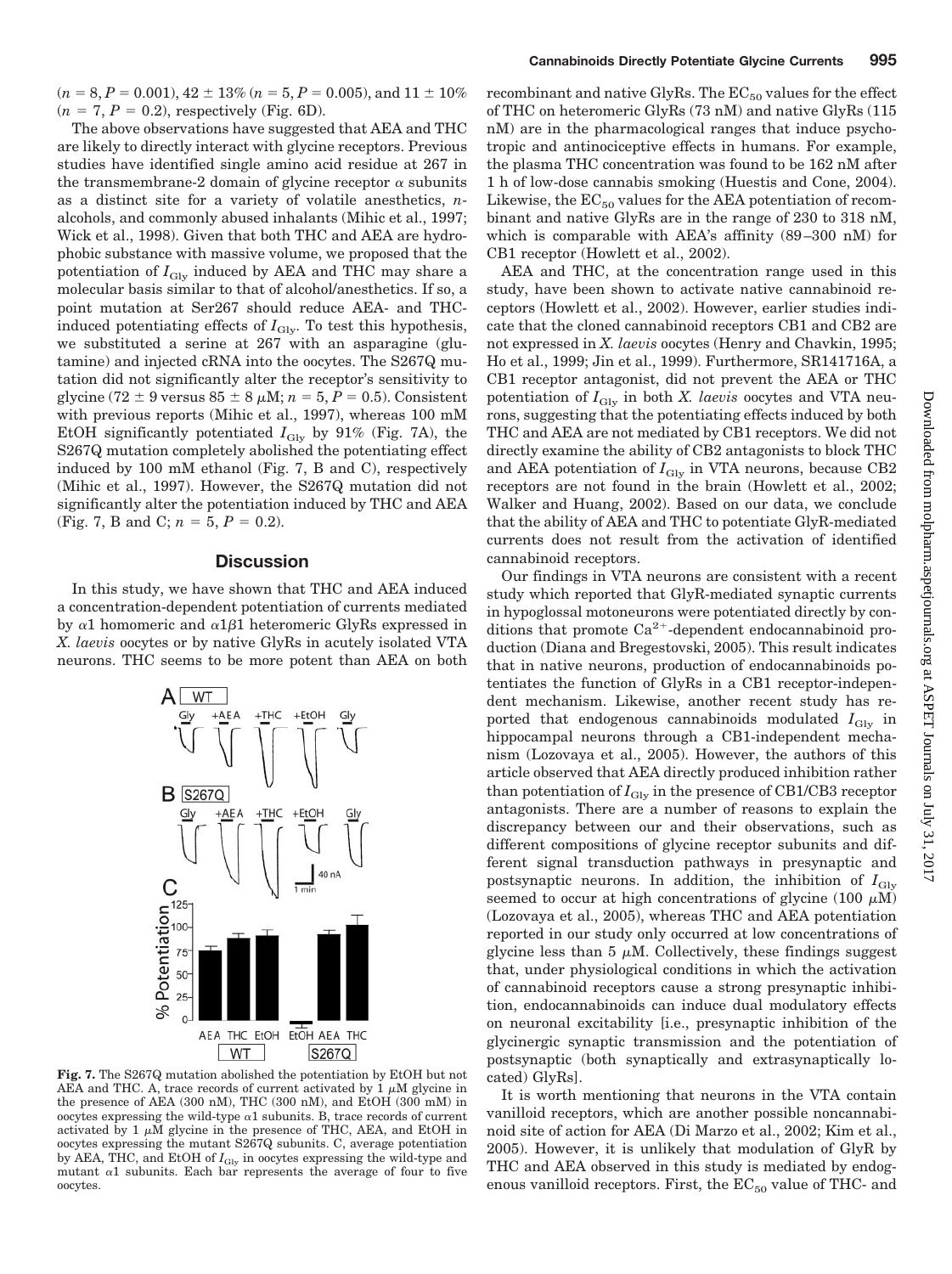AEA-induced potentiating effects on GlyR are found to be at nanomolar concentrations, whereas AEA action on the vanilloid receptor is observed at submicromolar concentrations. Second, application of THC and AEA alone did not induce any detectable inward currents in cells voltage-clamped at 60 mV. Third, *X. laevis* oocytes have been widely used to express and study the function of recombinant vanilloid receptors, because these cells do not have endogenous vanilloid receptors (Premkumar and Ahern, 2000; Schumacher et al., 2000).

Recent studies using exogenously supplied glycine and specific inhibitors of glycine transporters have revealed that the glycine-binding site associated with *N*-methyl-D-aspartate receptors (which has 100-fold higher glycine affinity than GlyRs) is not saturated at the synapse (Gomeza et al., 2003; Bradaia et al., 2004; Eulenburg et al., 2005). Extracellular glycine concentrations in rat spinal cord were determined to be in the range of 2 to 3  $\mu$ M, and the glycine content of cerebrospinal fluid was determined to be  $6 \mu M$  (Whitehead et al., 2001). These findings indicate that synaptic and extrasynaptic glycine is often present at concentrations that produce only low occupancy of GlyRs. Therefore, cannabinoidinduced potentiation of GlyRs at low occupancy is likely to have physiological roles in neuronal excitability.

Neither AEA nor THC affected GABA<sub>A</sub> receptor-mediated responses, even though these receptors share structural and functional similarities with GlyRs (Lynch, 2004). Given that the GABA<sub>A</sub>  $\alpha$ 2 $\beta$ 3 $\gamma$ 2 receptors are abundantly expressed in the central nervous system (Sigel and Kannenberg, 1996), the observation reported in this study suggests that direct actions of AEA and THC are relatively specific for GlyR. However, other cannabinoid receptor ligands, such as AM251  $(1 \mu M)$ , a CB1 receptor antagonist, caused significant  $(31\%)$ inhibition of exogenous GABA-activated currents in basolateral amygdala neurons (Zhu and Lovinger, 2005). Thus, the effects of other cannabinoid receptor ligands on different  $GABA_A$  receptor subunit combinations expressed in other brain regions cannot be excluded.

The role of GlyRs in pain transmission (Lynch, 2004) suggests another potential role for cannabinoid and endocannabinoid effects on the receptor. For instance, whereas THCinduced analgesic effects are completely abolished in the hot plate and formalin tests in the CB1 knockout mouse, THCinduced analgesia in the tail-flick test remains intact (Zimmer et al., 1999). On the other hand, AEA still exerts a cannabimimetic activity in all three analgesic tests in CB1 knockout mice, suggesting that not all cannabinoid and endocannabinoid-induced analgesic effects are mediated by CB1 receptors (Di Marzo et al., 2000). Future studies should address whether enhancement of GlyR function by THC and AEA could contribute to their non-CB1-mediated antinociceptive effects.

The VTA is believed to be a potential target region for the direct actions of cannabinoids on the GlyR, and it is the origin of mesolimbic dopamine system that mediates the reinforcing properties of cannabinoids (Gerdeman et al., 2002). Increased dopamine release by exogenous glycine application has also been shown (Molander and Soderpalm, 2005a,b). In this regard, we tentatively predict that the potentiation of the GlyR function by THC and AEA may have a modulatory role in CB1 receptor-dependent release of dopamine in the mesolimbic system.

The precise molecular mechanisms underlying THC and AEA potentiation of GlyR-mediated responses are currently unknown. The potentiation by THC and AEA exhibited fast onset and offset times (Fig. 2). Similar to ethanol potentiation of  $5-HT<sub>3</sub>$  receptor-meditated currents (Lovinger and Zhou, 1998; Zhang et al., 2002), the cannabinoid potentiation of GlyRs decreased significantly with increasing agonist concentrations. Our earlier studies have shown that the agonistconcentration dependence of ethanol actions resulted from direct modulatory actions of ethanol on the gating properties of  $5-\text{HT}_3$  receptor-channel complex (Zhang et al., 2002). It is important to note that whereas cannabinoids, endocannabinoids, and ethanol can potentiate GlyR, these effects seem to be mediated by different molecular determinants. The amino acid residue at position 267 or the equivalent position of GlyR has been shown to be critical for alcohol and volatile anesthetic-induced modulation of GlyR function (Mihic et al., 1997; Ye et al., 2001; Tao and Ye, 2002). The similar case was also found to be true for  $GABA_A$  receptor (Ueno et al., 2000). However, point mutation at Ser267 did not affect THC- and AEA-induced potentiation of GlyR. This finding also excludes the possibility that the potentiation of GlyR by THC and AEA is due to a contamination from ethanol-induced effects, because we dissolved both THC and AEA in ethanol in stock solutions. It is likely that THC and AEA may still exert their effects by modulating the gating properties of GlyRs through allosteric mechanisms. Further studies are needed to identify molecular determinants of the actions of cannabinoids on GlyRs. It should also be interesting to determine whether low concentrations of ethanol and THC or AEA may each enhance the other's potentiating effects on GlyR because such an interaction between alcohol and THC has been reported in animal and human studies (Doty et al., 1992; Chait and Perry, 1994; Liguori et al., 2002; Oz et al., 2005).

In conclusion, we have shown that THC and AEA potentiate the function of GlyRs in a CB1 receptor-independent manner. The effects of THC and AEA are mediated by a direct interaction between cannabinoids and GlyRs. Collectively, the results suggest that GlyRs represent a novel target in mediating the pharmacological actions of endogenous and exogenous cannabinoids.

#### **Acknowledgments**

We thank Dr. Angela Miko for technical assistance and Drs. David M. Lovinger and David Goldman for helpful comments.

#### **References**

- Barann M, Molderings G, Bruss M, Bonisch H, Urban BW, and Gothert M (2002) Direct inhibition by cannabinoids of human 5-HT3A receptors: probable involvement of an allosteric modulatory site. *Br J Pharmacol* **137:**589 –596.
- Betz H, Kuhse J, Schmieden V, Laube B, Kirsch J, and Harvey RJ (1999) Structure and functions of inhibitory and excitatory glycine receptors. *Ann NY Acad Sci* **868:**667– 676.
- Bradaia A, Schlichter R, and Trouslard J (2004) Role of glial and neuronal glycine transporters in the control of glycinergic and glutamatergic synaptic transmission in lamina X of the rat spinal cord. *J Physiol* **559:**169 –186.
- Chait LD and Perry JL (1994) Effects of alcohol pretreatment on human marijuana self-administration. *Psychopharmacology (Berl*) **113:**346 –350.
- Cravatt BF and Lichtman AH (2004) The endogenous cannabinoid system and its role in nociceptive behavior. *J Neurobiol* **61:**149 –160.
- Diana MA and Bregestovski P (2005) Calcium and endocannabinoids in the modulation of inhibitory synaptic transmission. *Cell Calcium* **37:**497–505.
- Di Marzo V, Breivogel CS, Tao Q, Bridgen DT, Razdan RK, Zimmer AM, Zimmer A, and Martin BR (2000) Levels, metabolism and pharmacological activity of anandamide in  $CB(1)$  cannabinoid receptor knockout mice: evidence for non- $CB<sub>1</sub>$ , non-CB2 receptor-mediated actions of anandamide in mouse brain. *J Neurochem* **75:** 2434 –2444.
- Di Marzo V, De Petrocellis L, Fezza F, Ligresti A, and Bisogno T (2002) Anandamide receptors. *Prostaglandins Leukot Essent Fatty Acids* **66:**377–391.